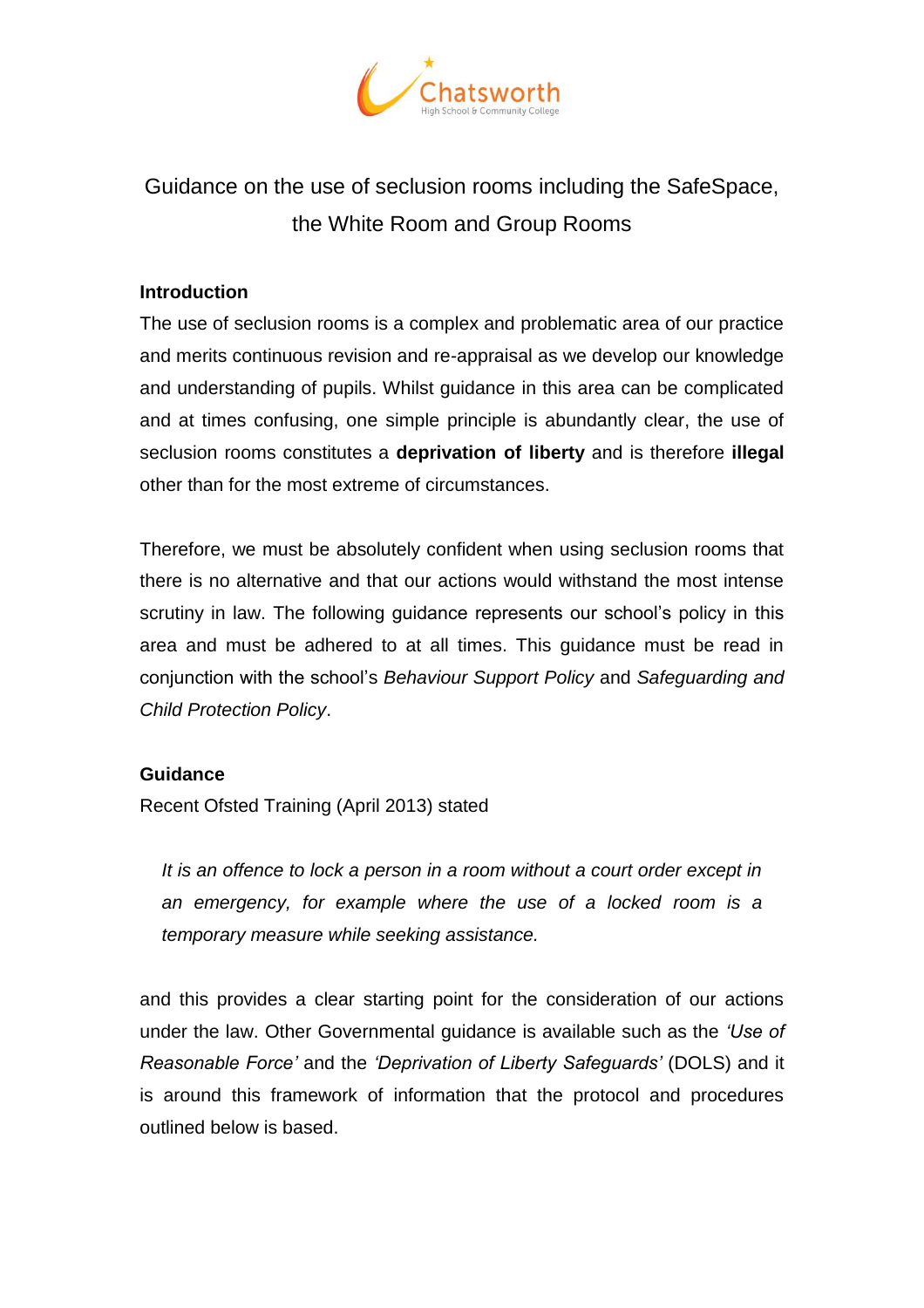

# **Protocol**

The following protocol must be followed on all occasions in which a pupil is moved to, kept within or denied egress from any area against their will. Within school this will apply generally, but not only, to the SafeSpace, the White Room and Group Rooms. When pupils are working off-campus, this protocol applies to any area in which a pupil is being detained.

# **Failure to comply with this protocol in full will result in disciplinary action being taken and may constitute a criminal offence.**

- 1. The use of any seclusion room or area can only occur in the most **extreme**  of circumstances in which there is a clear and imminent threat of harm to people or of significant damage to property or possessions.
- 2. During any period of seclusion there must be a minimum of two members of staff present throughout the entire period of the seclusion.
- 3. Throughout the period of seclusion, there must be continuous monitoring and evaluation of the situation in order to secure a safe and positive resolution as quickly as possible. The *Restriction Reduction Table* must be completed every five minutes.
- 4. At the earliest possible opportunity a member of the Senior Leadership Team must be informed of the seclusion.
- 5. On receiving this information, the member of the Senior Leadership Team must attend the site of the seclusion if this is within school. If the seclusion is off-campus, the member of the Senior Leadership Team must monitor the situation via regular telephone calls.
- 6. The use of any seclusion room or area is only permissible if the pupil has a current **risk assessment** which clearly demonstrates that such action may be necessary. A current *Behaviour Support Plan* must be in place which stipulates that the use of a seclusion room or area may be necessary.
- 7. Parents or carers must be made aware of the pupil's risk assessment and the *Behaviour Support Plan*. The pupil's class teacher is responsible for ensuring this information is shared.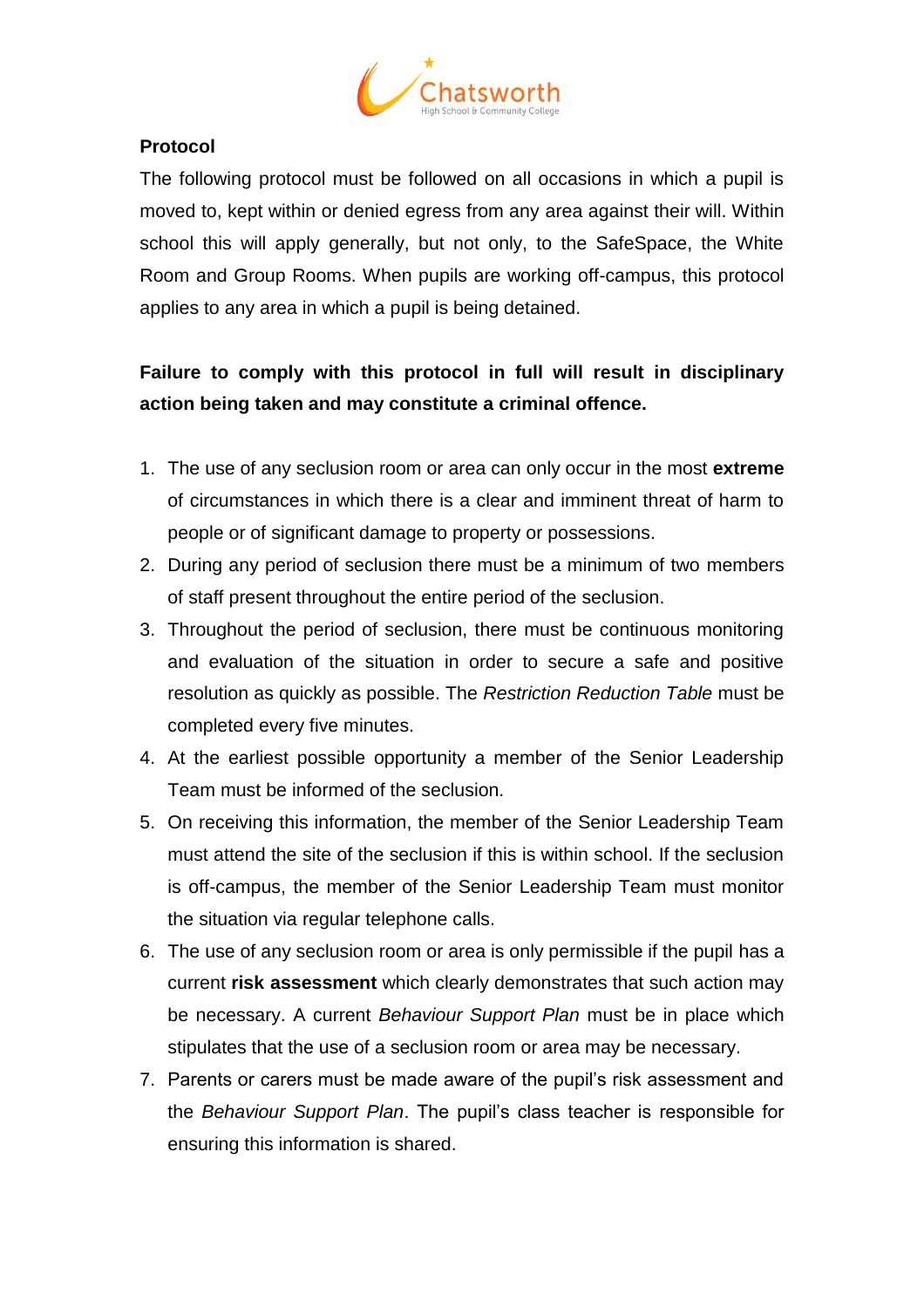

- 8. Parents or carers must be informed on each occasion in which a seclusion room or area has been used on the day in which it occurred. This information must be shared by either the home-school diary, text message, e-mail or telephone call. The Assistant Headteacher responsible for the Key Stage the pupil is in is responsible for ensuring this information is shared.
- 9. On very rare occasions, because of unforeseen circumstances, the use of a seclusion room or area may be necessary for a pupil who does not have a risk assessment which indicates this. On these occasions an immediate risk assessment must be completed by a member of the Senior Leadership Team in conjunction with the pupil's teacher. A full written report of the circumstances leading to the use of the seclusion room or area must be submitted to the Headteacher by the person making the decision to detain the pupil within one working day. If the Headteacher makes this decision, the report must be submitted to the Chair of Governors.
- 10.On those very rare occasions when a seclusion room or area has been used for a pupil without a clear and authorised plan in place, the Headteacher or Deputy headteacher must inform the parents or carers directly within one working day by either the home-school diary, text message, e-mail or telephone call.

### **Monitoring and Reporting**

The use of seclusion rooms or areas will be monitored each day by the Headteacher or the Deputy Headteacher using the monitoring books supplied for this purpose cross-referenced with SIMS. A decision as to whether the use of the seclusion room or area should be referred to the LADO will be made by the Assistant Headteacher with responsibility for Behaviour Support, Matt Lawrenson, as part of his daily monitoring of the use of RPIs within the school.